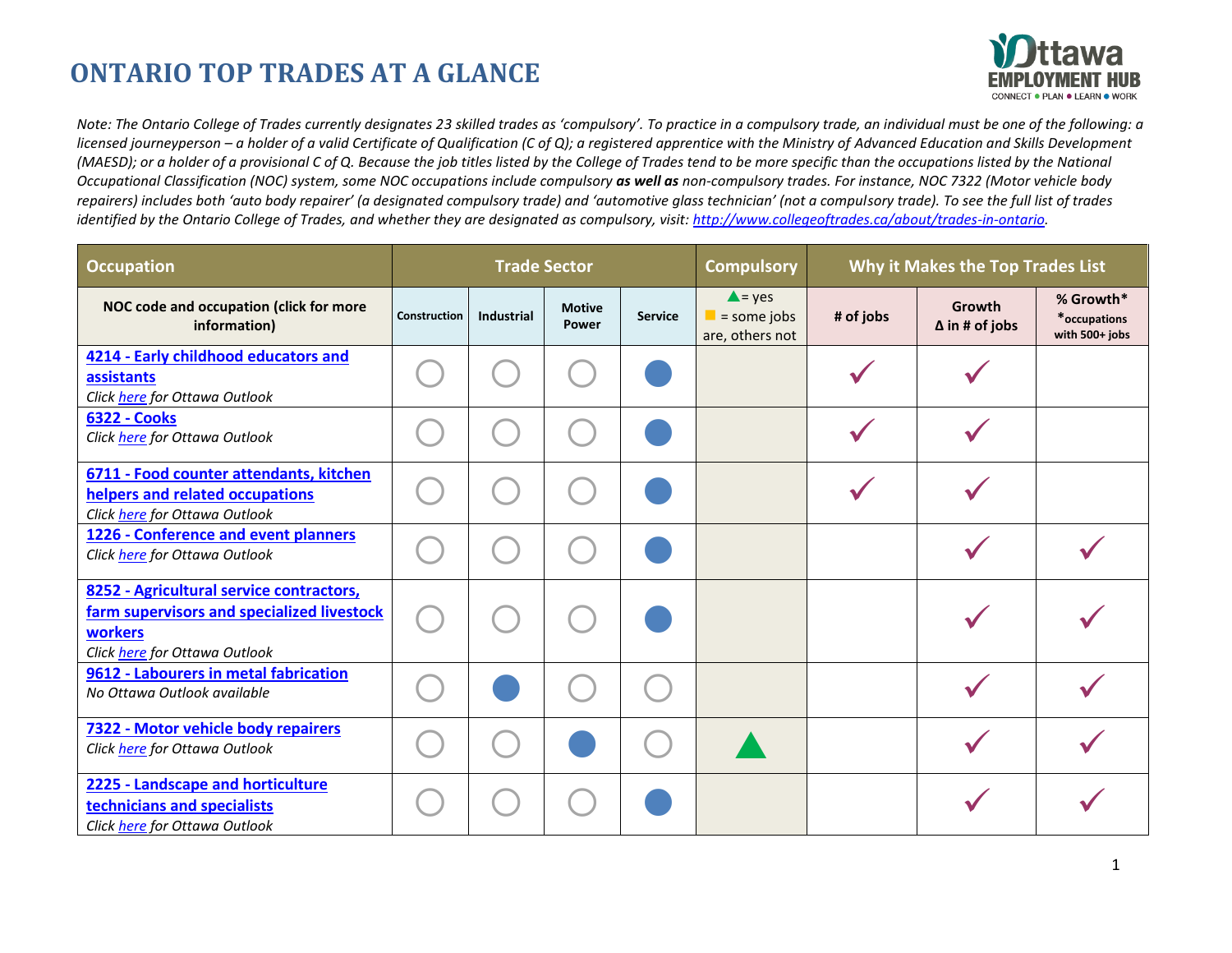## **ONTARIO TOP TRADES AT A GLANCE** *cont'd*



| <b>Occupation</b>                                                                                                              | <b>Trade Sector</b> |                   |                               |                | <b>Compulsory</b>                                                  | Why it Makes the Top Trades List |                                 |                                               |
|--------------------------------------------------------------------------------------------------------------------------------|---------------------|-------------------|-------------------------------|----------------|--------------------------------------------------------------------|----------------------------------|---------------------------------|-----------------------------------------------|
| NOC code and occupation (click for more<br>information)                                                                        | <b>Construction</b> | <b>Industrial</b> | <b>Motive</b><br><b>Power</b> | <b>Service</b> | $\triangle$ = yes<br>$\blacksquare$ = some jobs<br>are, others not | # of jobs                        | Growth<br>$\Delta$ in # of jobs | % Growth*<br>*occupations<br>with $500+$ jobs |
| 7511 - Transport truck drivers<br>Click here for Ottawa Outlook                                                                |                     |                   |                               |                |                                                                    |                                  |                                 |                                               |
| 7271 - Carpenters<br>Click here for Ottawa Outlook                                                                             |                     |                   |                               |                |                                                                    |                                  |                                 |                                               |
| 7321 - Automotive service technicians,<br>truck and bus mechanics and mechanical<br>repairers<br>Click here for Ottawa Outlook |                     |                   |                               |                |                                                                    |                                  |                                 |                                               |
| <b>6341 - Hairstylists and barbers</b><br>Click here for Ottawa Outlook                                                        |                     |                   |                               |                |                                                                    |                                  |                                 |                                               |
| 7237 - Welders and related machine<br>operators<br>Click here for Ottawa Outlook                                               |                     |                   |                               |                |                                                                    |                                  |                                 |                                               |
| 7311 - Construction millwrights and<br>industrial mechanics<br>No Ottawa Outlook available                                     |                     |                   |                               |                |                                                                    |                                  |                                 |                                               |
| 7241 - Electricians (except industrial and<br>power system)<br>Click here for Ottawa Outlook                                   |                     |                   |                               |                |                                                                    |                                  |                                 |                                               |
| 7521 - Heavy equipment operators<br>(except crane)<br>Click here for Ottawa Outlook                                            |                     |                   |                               |                |                                                                    |                                  |                                 |                                               |
| <b>6321 - Chefs</b><br>Click here for Ottawa Outlook                                                                           |                     |                   |                               |                |                                                                    |                                  |                                 |                                               |
| 7314 - Railway carmen/women<br>No Ottawa Outlook available                                                                     |                     |                   |                               |                |                                                                    |                                  |                                 |                                               |